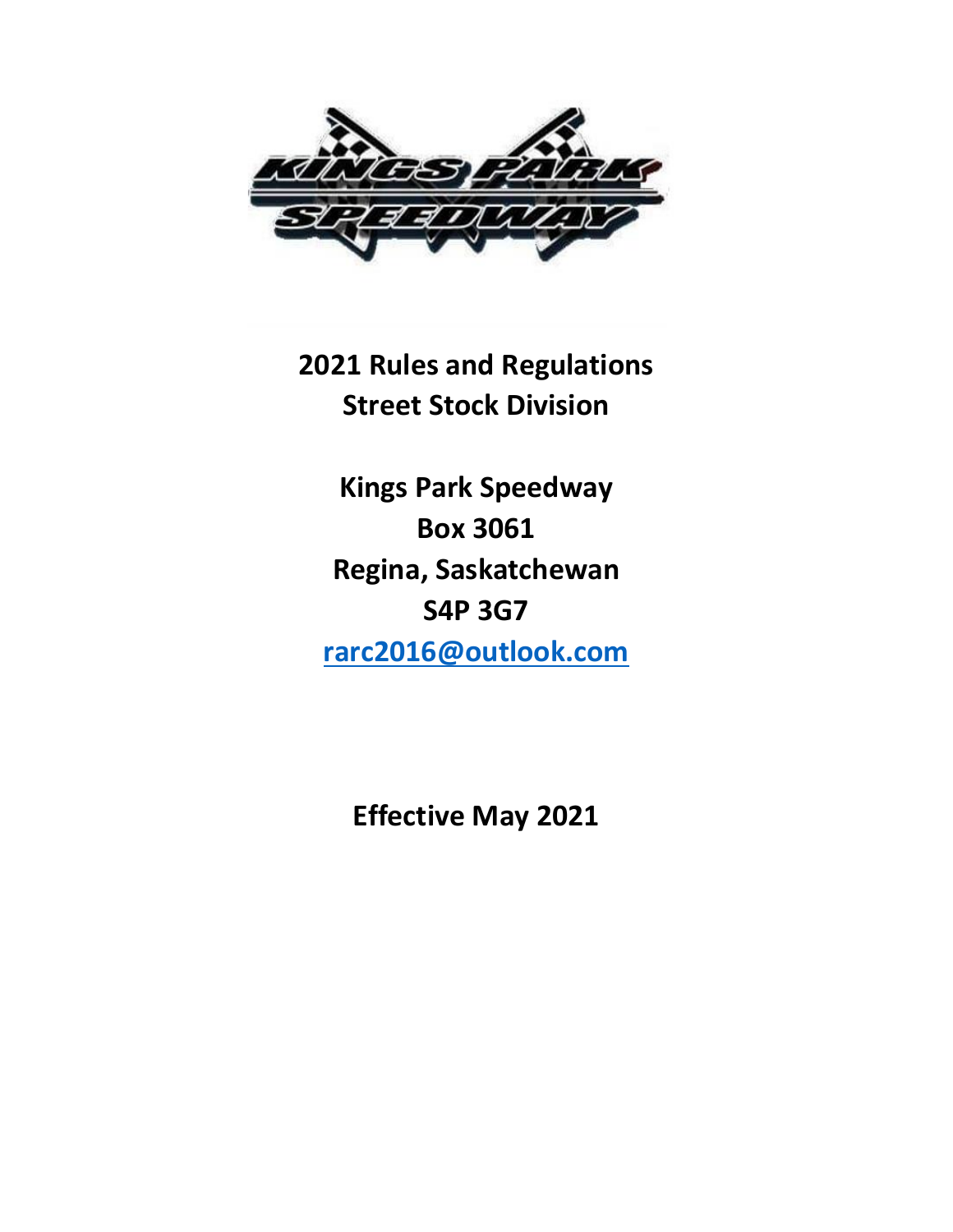# **TABLE OF CONTENTS**

| 2.           |  |
|--------------|--|
| 3.           |  |
| 4.           |  |
| 5.           |  |
| 6.           |  |
| $\mathbf{7}$ |  |
|              |  |
| 9.           |  |
|              |  |
|              |  |
|              |  |
|              |  |
|              |  |
|              |  |
|              |  |
|              |  |
|              |  |
|              |  |
|              |  |
|              |  |
|              |  |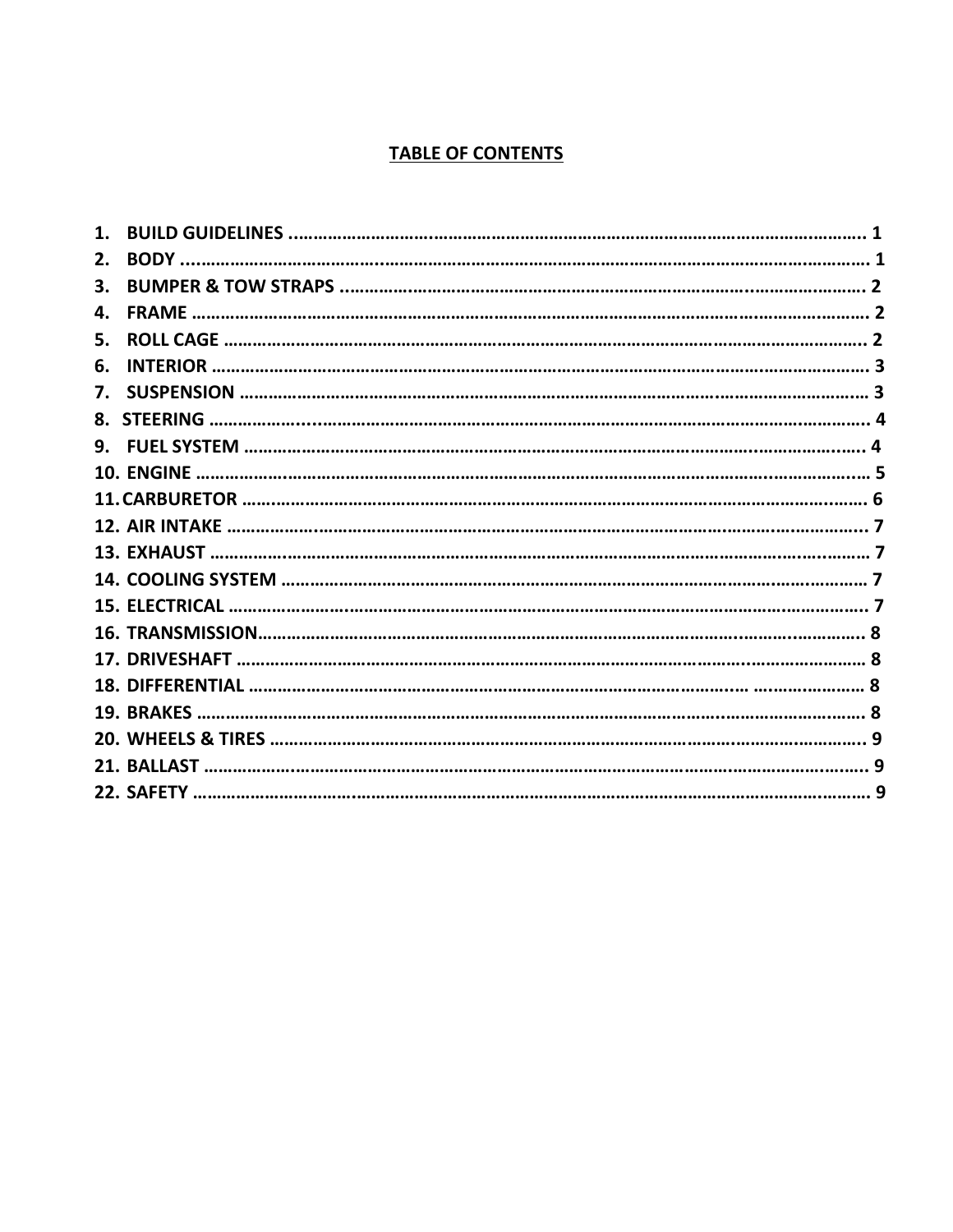#### **RACE DAY PROCEDURES**

#### **Policies and Statements as Related to Competition**

- **1.** These rules are designed with the intent to create fair competition. However, interpretation may require alterations of the written rule to clarify the intended. Officials have the right to make minor amendments to the rules as required for clarification in the interest of safety and fair competition.
- **2.** Protest Procedure: Any infraction requiring protest **MUST** be acknowledged in writing and submitted to the Race/Technical Director within 15 minutes of the competition of the main/feature event.
- **3.** Composite Materials: No Composite materials allowed. No carbon-carbon or carbon fiber components allowed except the air box.

#### **Non-Competition Items that have to be corrected for the next race meet.**

- **1.** Roll Cage.
- **2.** Chassis (non-competitive modifications).
- **3.** Any item on a car that isn't perceived to give a competitive advantage.

#### **Competition Related Technical Procedures**

#### **Pre-Race Inspection**

#### **Items inspected at this time with driver:**

- **1.** Safety Equipment.
- **2.** Tires all tires **MUST** be scanned.
- **3.** Wheel base dimensions.
- **4.** Rear Spoiler.
- **5.** Engine set back, and center line location.
- **6.** Crate engine seals.

#### **Inspected with driver in car and full of fuel:**

- **1.** Weights and percentages.
- **2.** Roof height, skirt height, nose height.
- **3.** Fuel cell to ground clearance.
- **4.** Crankshaft center height.

#### **Post-Race Inspection**

- **1.** Weights and Percentages with driver in the seat and both hands on the steering wheel with helmet. Allowance of weight reduction will set determined by length of race.
- **2.** Carburetors.
- **3.** Shocks.
- **4.** Clutch.
- **5.** Transmission.
- **6.** Suspension.
- **7.** Check Tire Scans.
- **8.** Engine seals and rocker arms.
- **9.** Rear end.

#### **NOTE:**

- **1.** Top 5 MUST go to tech line or disqualification will be automatic.
- **2.** Anyone wave to tech line after race, **MUST** go directly to the tech area, or disqualification will be automatic.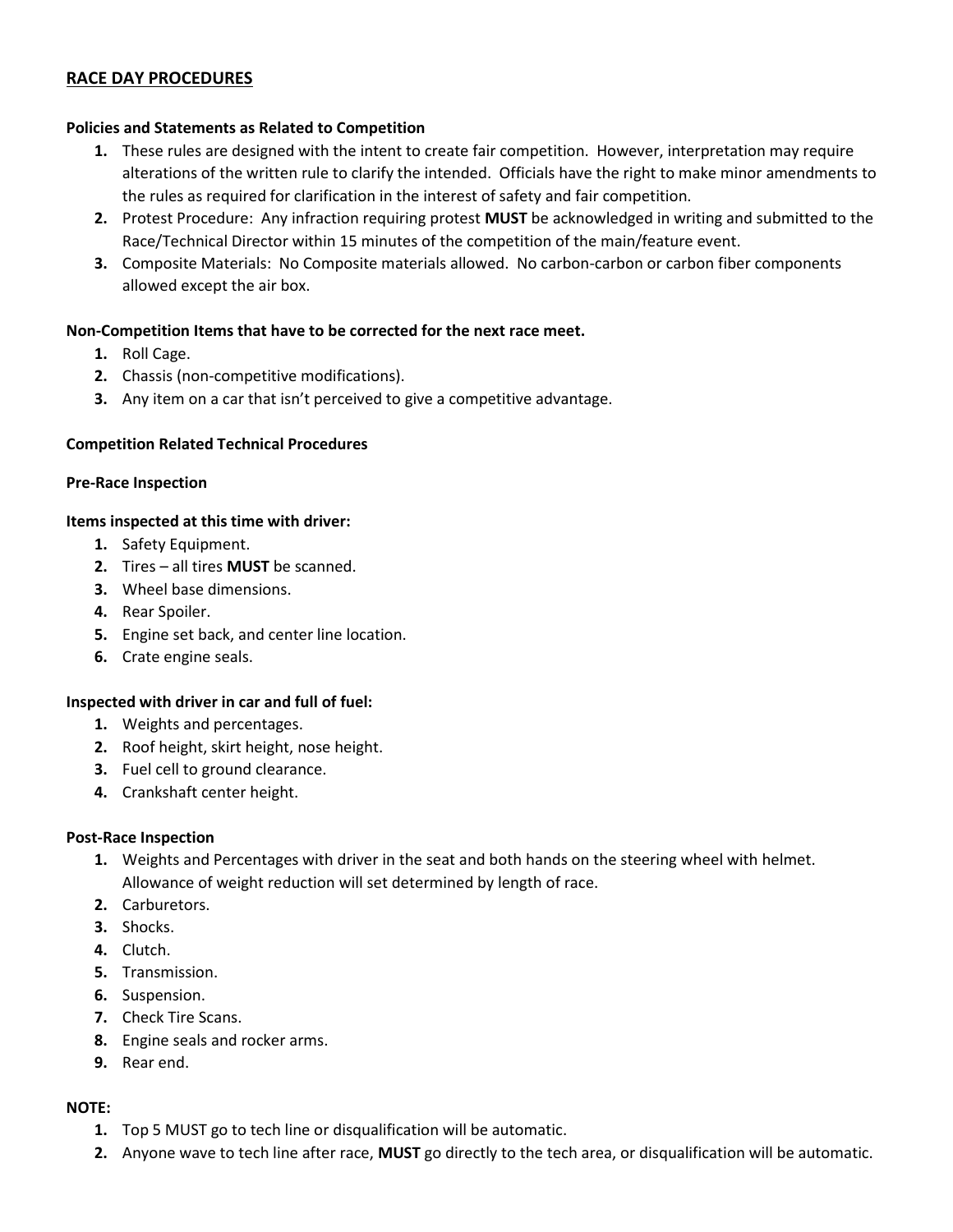### **STREET STOCK RULES**

The Street Stock Division is one of the most common divisions in North America with almost every track having some version of a Street Stock based originally on domestic cars, Street Stocks are limited in a chassis to what was originally offered with the car from the factory and limited in suspension to family line (GM to GM etc.) components that fit without modifications. While these cars originally started life as a street driven automobile, they are lightened by cutting away all of the inner body structures and have enough adjustments to make them handle very well.

**The rules in this document must be used in combination with Regina Stock Car Racing Association 'General Rules and Safety Rules'.** Any variations are subject to approval of the technical committee. Any violations found are to be corrected by next race meet. Further disciplinary actions to be determined by the competition committee when warranted.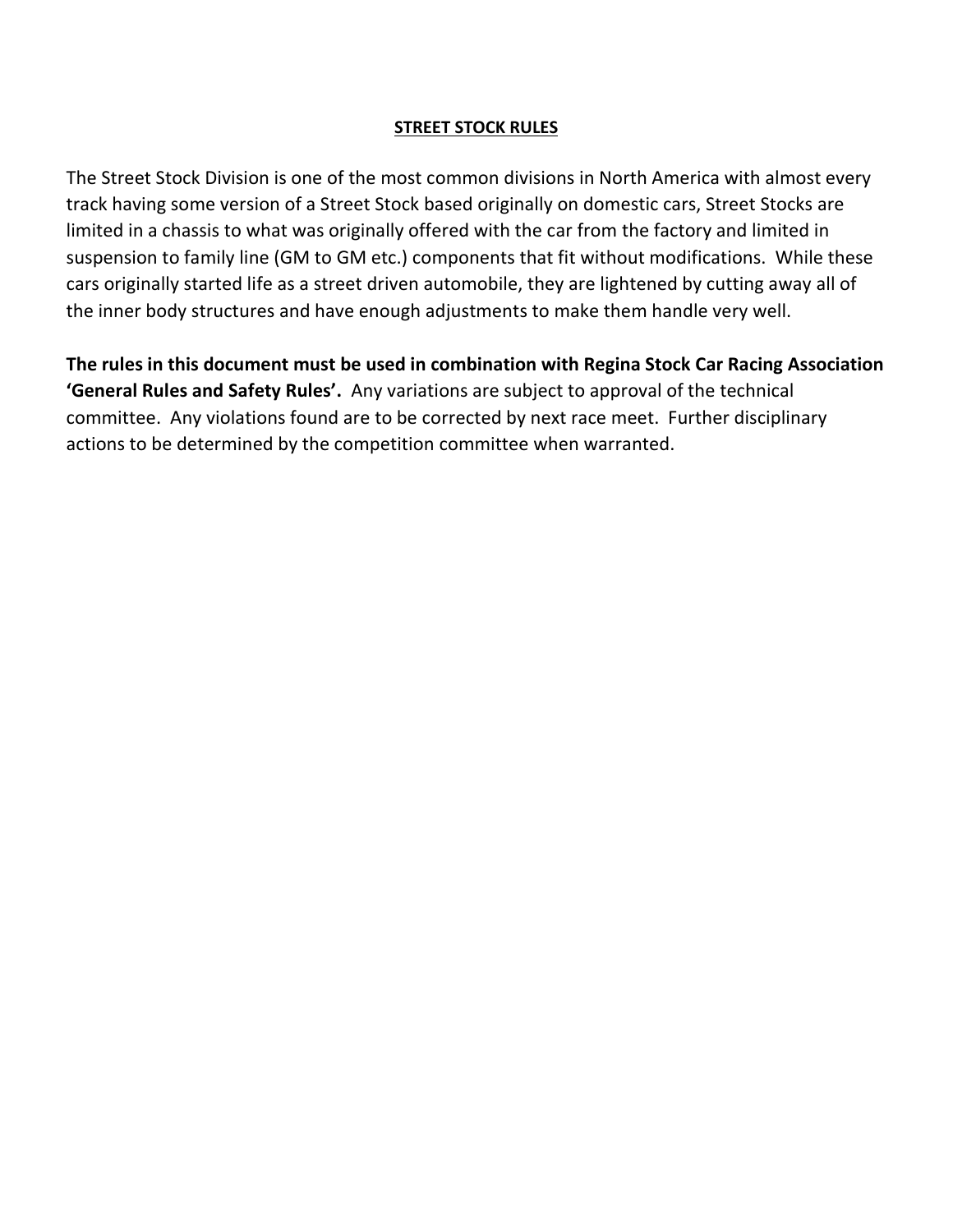### 1. **Build Guidelines**

- a) M**inimum Weight:** All cars must have a minimum weight of 3,200 lbs. at any time. Maximum left side weight is 55.0% measured at any time. Weights **MUST** be taken with driver in seat with helmet.
- b) M**inimum ride height:** 5'' at lowest point of frame with driver (excludes sub-frame connectors).

### 2. **Body**

- a) Cars **MUST** be North American cars of all metal construction.
- b) Wheelbase must be a minimum of 101''.
- c) No trucks or convertibles. No independent rear suspension cars.
- d) No modifications to wheelbase permitted.
- e) All bodies and body panels **MUST** be run each race day.
- f) 100% of body parts **MUST** be run each race day.
- g) All burnables, exterior trim, door handles, lights, trailer hitches and white metal **MUST** be removed.
- h) Aftermarket all-steel bodies may be used. (Performance bodies: Monte Carlo/Camaro). (Raylinebodes: Camaro/Malibu/Monte Carlo/Regal). (Maximum Downforce: Monto Carlo).
- i) Chrysler engine may be put in 1978-1987 GM full frame. Rear of frame behind rear tires, no further forward than one inch behind factory seam, may be replaced in OEM location with two inch by three inch steel tubing with 0.095 inch wall thickness. May use 1988-to present GM front wheel drive, two door body, on 1978-1987 GM 108 inch wheelbase full frame.
- j) Rubber of fiberglass nose cones may be used providing that it matches the style of car.
- k) Wheel wells may be radiused to a maximum of 5'' from the outside circumference of the tire. Fender edges **MUST** be rolled inward resulting in no sharp edges.
- l) Windshields **MUST** be full width safety glass or maximum 1/8'' thick Lexan. All other glass **MUST** be removed.
- m) Glass windshields **MUST** have a maximum of four (4) safety clips composed of at least 1/8'' X 1/6'' steel.
- n) Lexan **MUST** be securely fastened with 3/16'' diameter pop rivets with 1/2'' heads spaced a maximum of 8'' apart.
- o) All windshields **MUST** have a maximum of two (2) safety rods on the inside of the windshield 1/2'' diameter rods or 3/4'' black pipe spaced a minimum of 10'' apart.
- p) Factory spoilers or fabricated flat straight spoilers may be used. Fabricated spoilers must be non-adjustable with max size 6'' tall measured along the face x 60'' wide. No additional side wings or parts may be added.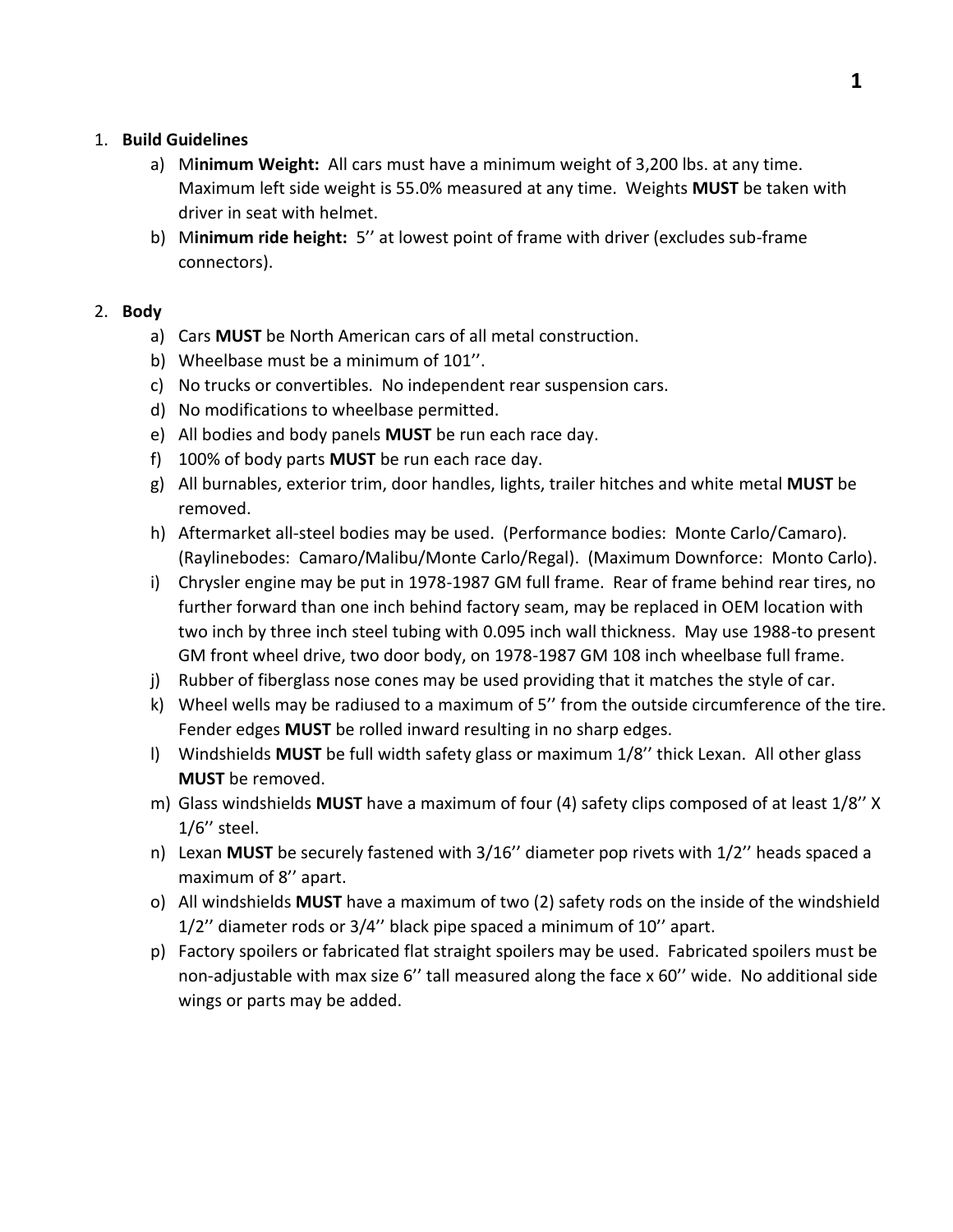# **3. Bumpers & Tow Straps**

- **a) MUST** use stock appearing bumpers in the front and rear.
- **b)** Single skin steel bumper or maximum of 1.75'' x 0.095 mild steel tubing for mounting purposes. **MUST** follow Diagram B2.
- **c)** Rubber bumper covers can also run a maximum of 1.75'' x 0.095 mild steel tubing behind cover in place of original bumper. **MUST** follow Diagram B2. Tubing M**UST** be hidden behind bumper or cover and not stick out past ends.
- **d) Tow** straps are mandatory on the front and rear of each car. Four (4) Tow Straps mandatory.
- **e)** Plastic Decal Saver allowed.

### **4. Frame**

- **a)** Full frame and unibody cars must be of stock dimensions.
- **b)** No modification(s) for powertrain or suspension clearance allowed. Notching frame for spring accessibility is no allowed. No removal of material to lighten frame.
- **c)** Full Unibody cars **MUST** have welded sub-frame connectors no less than 3'' x 2'' x 1/8'' wall square tubing.
- **d)** Boxing of frame permitted.
- **e)** Only one **front bar,** maximum of 1.75'' x 0.095, and no wider than the frame rails, mounted behind bumper is allowed.

## **5. Roll Cage**

- **a)** Six-point roll cage of mild steel, gusseted, fully welded construction only. All welds must be 360 degrees.
	- **i.** Kit Cage CSC-RCK501-4 (suggested)
	- **ii.** See General Rules Diagram 1a
- **b)** Minimum roll cage construction is 1.75'' x .095 round ERW 1010 mild steel tubing. Kit cages constructed of 0.095'', 1 3/4'' mild steel tubing strongly recommended. **MUST** have a dash bar and a cross bar behind the driver.
- **c)** Minimum of three (3) driver door bars with two (2) rows of vertical connecting bars on the driver side extending to the frame or rocker panel and two (2) passenger side door bars. The entire **driver's door area,** which includes the area from the ''A'' pillar post to the ''B'' pillar post and from the top door bar to the frame, **MUST** be filled with 1/8'' steel plate shall replace it. Pieces **MUST** be securely welded on the outside of the door bars.
- **d)** Full Unibody or X-framed cars with a roll cage mounted to the floorboards **MUST** have the roll cage welded to 3''x 2'' x 1/8'' sub-frame connector.
- **e)** Cage **MUST** have a bar from the top of the door bar to the window pillar. (See General Rules Diagram 2A).
- **f)** Main cage halo dimensions: Maximum 12'' from the right edge of stock roof skin. Maximum 3'' down from roof skin.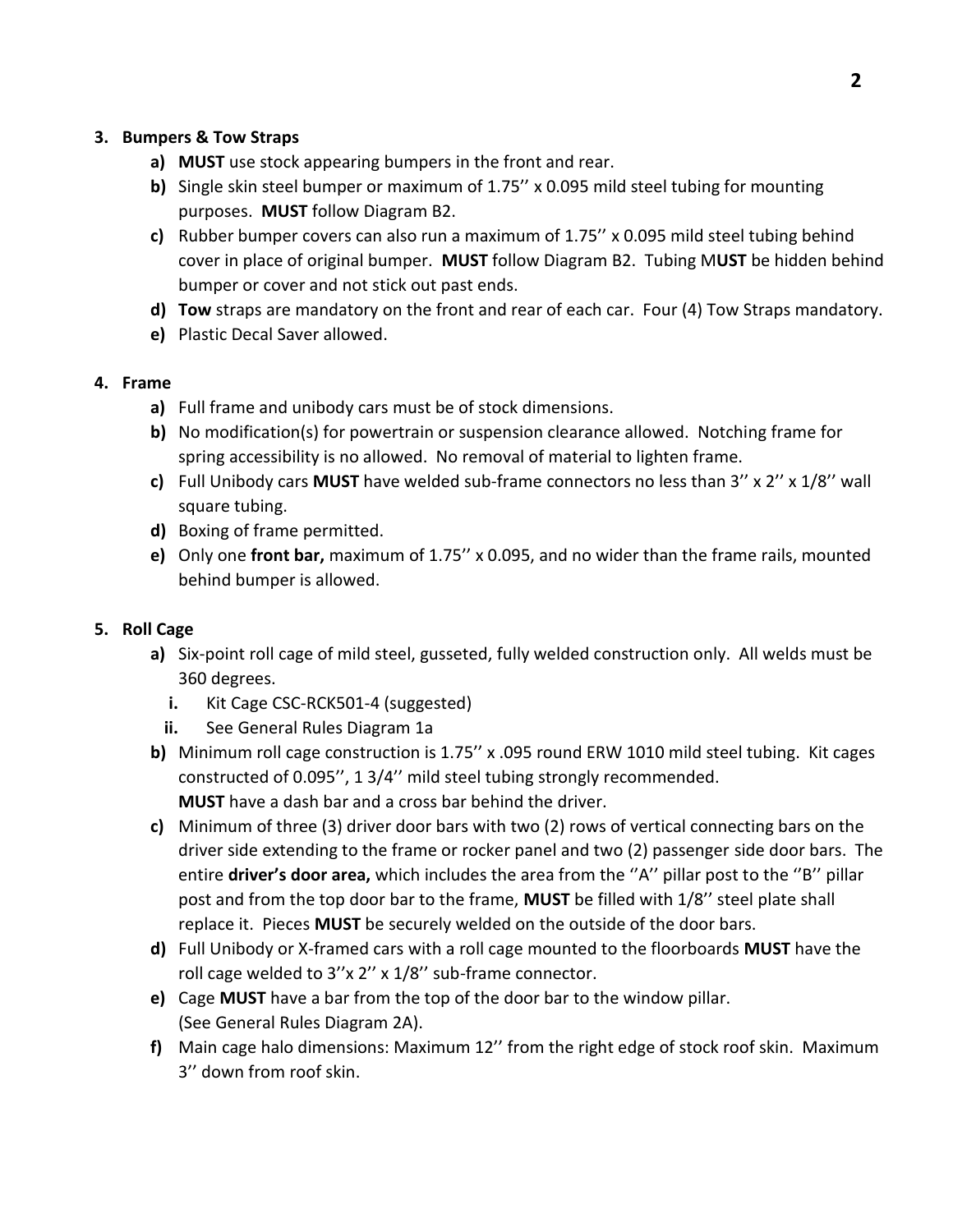**g)** As of January 2015, all NEW cars being built, the roll cage must include the Earnhardt bar (a vertical bar that extends from the horizontal dash bar to the halo). Or may be installed on front to back on top of the halo diagonally or straight across to prevent collapse from impact or rollover, but still must allow for extraction of the driver through the roof. This bar must be constructed of 1.75" x 0.095.

(See Diagram 2a under General Rules).

- **h)** Front hoop allowed with the maximum of three (3) support bars per side.
- **i) Aluminum oval truck racing bracket seat** with right-side head support, properly mounted to the roll cage is mandatory. Minimum distance of 36'' from rear of seat to center of differential. Full containment head rest recommended. (See Diagram 6B General Rules).

# **6. Interior**

- **a)** Applies only to cars with sub-framed connectors or full frame cars.
- **b)** Steel fabricated interior allowed 22-gauge steel minimum.
- **c)** Interior must be sealed from the engine compartment and undercarriage area.
- **d)** Passenger floor may be constructed from the top of the drive shaft tunnel and go horizontally to the right to the inside of the passenger front and rear main hoop cage tubes. The remaining gap to the door can be filled with a vertical panel going up to the top of the door and be attached to the door with a filler across to the right.
- **e)** Maximum drive shaft tunnel height is 12'' from the top of the frame.
- **f)** No bathtub style interiors allowed.
- **g)** Must allow right side access for safety personnel.
- **h)** Factory floor pan may be used if desired.
- **i)** Floorboards and front firewall must be in stock location to the frame being used.

## **7. Suspension**

- **a)** Any steel aftermarket spring allowed but must mount in stock location. No composite springs allowed.
- **b)** Shocks must run as produced and provided by manufactor.
- **c)** Working non-adjustable **shock absorbers** in stock location with stock mounts to chassis **MUST** be used.
- **d)** Shock extensions allowed but **MUST** retain original mounting location and geometry.
- **e) No adjustable weight jacks allowed.** Threaded adjustable springs spacers are allowed on the front suspension only. No threaded adjustable spring spacers are allowed on the rear suspension coil springs.

## **f) Front**

- **i.** Any stock suspension parts in the family line may be used provided they fit without any modification. **MUST** have stock mounts in stock location.
- **ii.** Only stock appearing greaseable ball joints allowed. Rebuildable ball joints allowed.
- **iii.** No eccentric bushings. Stock, steel or polyurethane bushings may be used.
- **iv.** Non-adjustable tubular upper control arms with solid bushings allowed, with mounting holes and pivot locations on the same axis plane.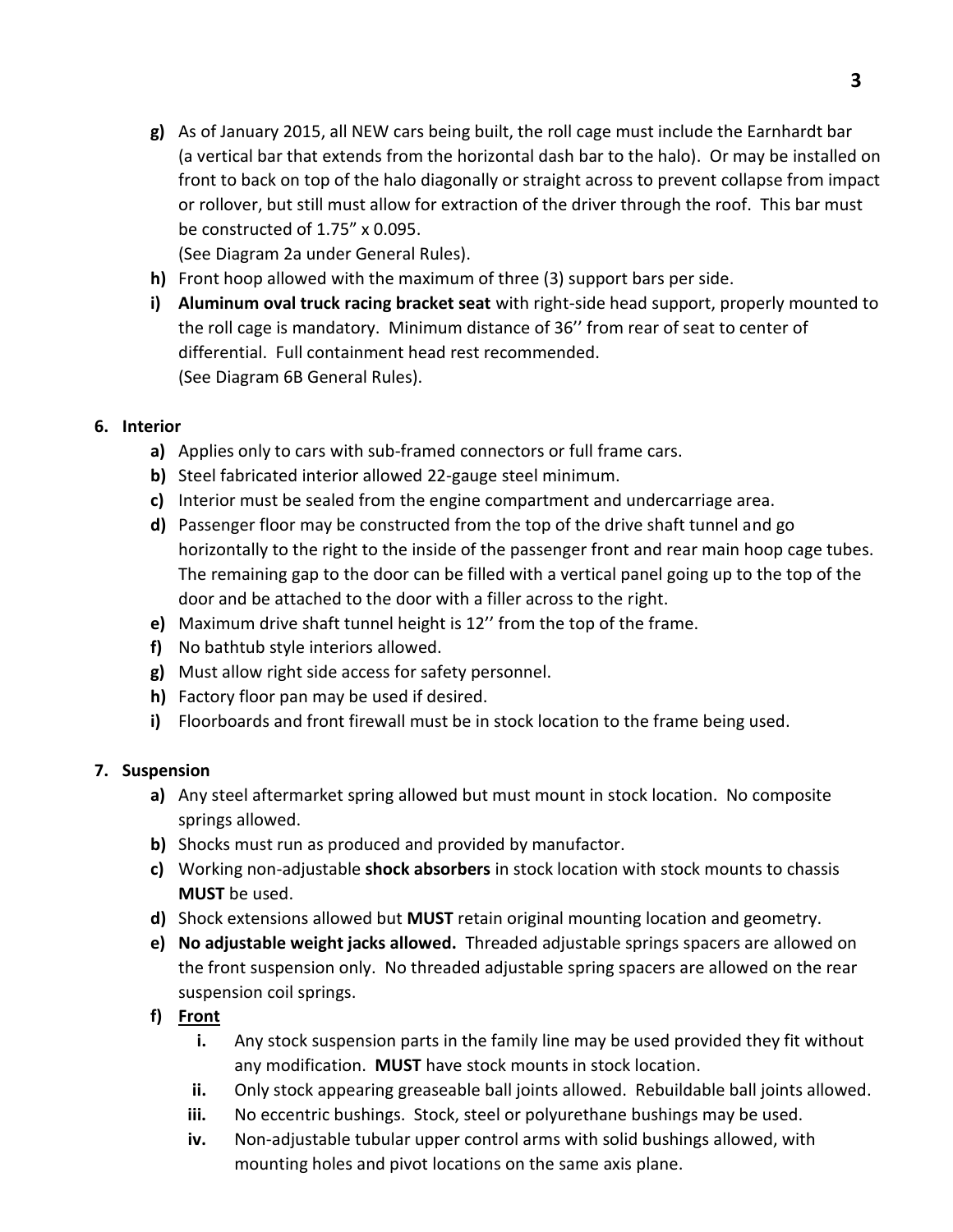- **v.** Shock access hole allowed in right front upper control arm only.
- **vi.** Slotting of camber adjusting holes is allowed on AMC, Chrysler and Ford.
- **vii.** On strut or Macpherson strut style cars, camber/caster may be adjusted by 9the use of eccentric bolts and slotting of the bolt holes at the spindle to strut mounting points, eccentric bushings in the lower control arms and/or by the use aftermarket camber/caster plates at the strut (top) to body mount top, upper strut mounting may be slotted or relocated.
- **viii.** On Macpherson strut style cars, where the strut (shock) serves to locate the suspension spring, the spring mount may be altered to accept standard size racing springs (5'' or 5 1/2'').
- **ix.** Coleman hub assembly may be used on the right and left front suspension.
- **g. Rear**
	- **i.** Leaf spring car stock front leaf mounts MUST be used. Mount to be in stock location with original stock floorboards.
	- **ii.** Adjustable differential lowering blocks allowed. Coil spring car stock mount to frame **MUST** be used. Drilling holes is permitted.
	- **iii.** Rear lower control arms **MUST** be stock to the chassis. Boxing of rear control arms is allowed.
	- **iv.** Stock differential brackets with adjustment holes allowed.
	- **v.** No eccentric bushings. Stock, steel or polyurethane bushings may be used.

## **8. Steering**

- **a)** All steering components must be stock to car, in stock location. No welding of parts.
- **b)** Centre link to be stock OEM or OEM replacement.
- **c)** Steering column **MUST** be collapsible. Quick release steering wheel mandatory.

## **9. Fuel System**

- **a)** A fuel cell is **mandatory,** must consist of a plastic or rubber bladder.
- **b)** Fuel cell must be boxed in a 20-gauge steel container.
- **c)** Must be mounted behind the differential, between the frame rails as forward as possible.
- **d)** Fuel cell minimum mounting **MUST** use minimum 1'' x 1'' x 1/8'' square tube structure two horizontal tubes and 2 fore and aft tubes closely fitting the outside of the steel container.
- **e) Rear fuel cell guard bar mandatory.** This bar drops down from the rear most cross member even with the lower surface of the fuel cell, running side to side, the width of the fuel cell to protect from impact damage.
- **f)** All fuel cells must be grounded and caps tethered.
- **g)** Remote filler securely mounted under the deck lid; optional.
- **h)** Fuel cell ground clearance to be 7'' minimum.
- **i)** Any variations are subject to approval of the technical committee.
- **j) Fuel:** Only pump fuel available at the local consumer outlets with a maximum octane rating of 94 is allowed. No additives, oxygenation, aviation fuel or race fuel.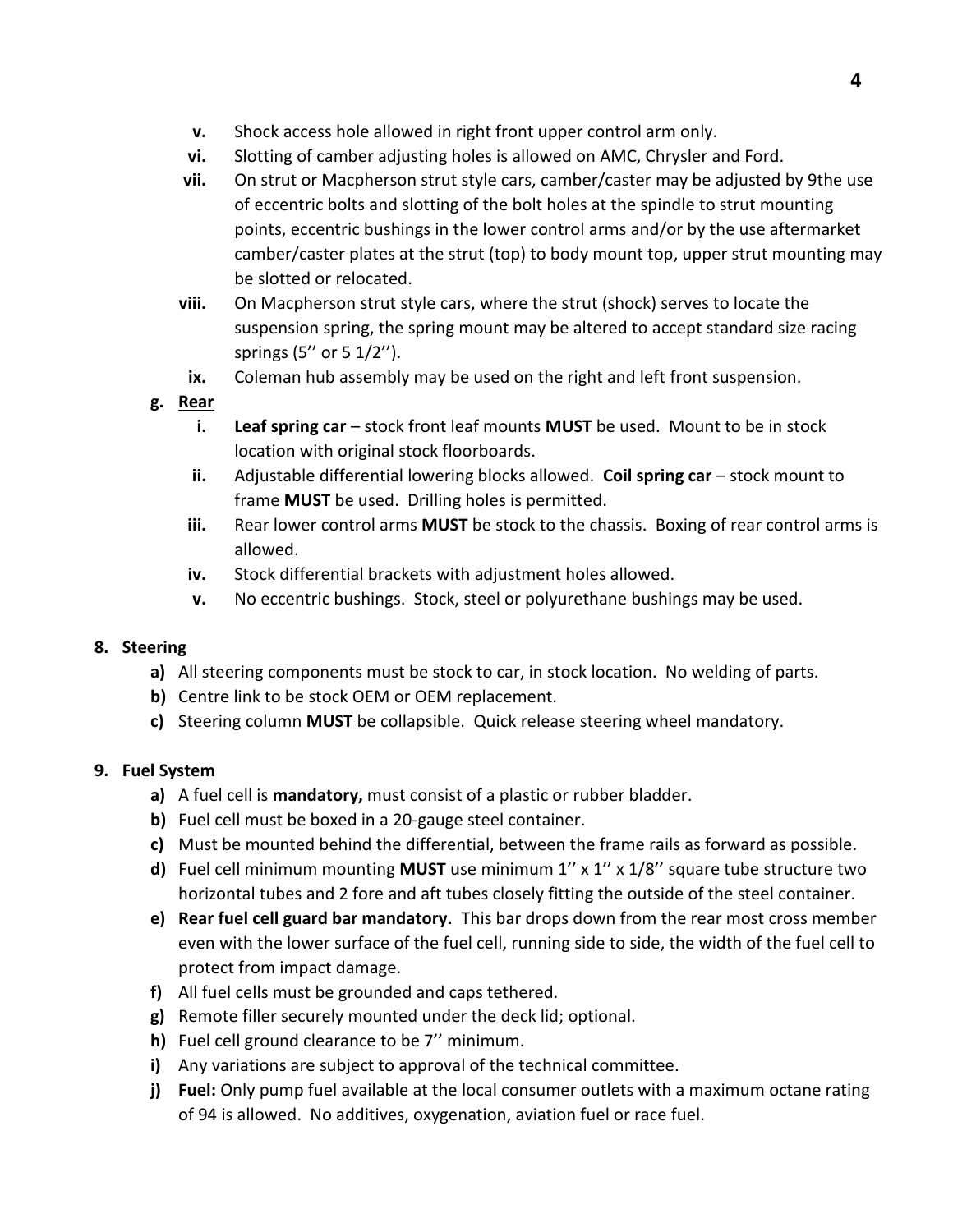#### **10. Engine**

- **a)** Engine **MUST** be in stock location to frame for model and year of car, including engine height.
- **b) Water Pump:** Stock OEM cast iron water pumps only for GM engines. Ford and Chrysler engines may be use stock OEM aluminum water pumps.
- **c) Fuel Pump:** Stock mechanical pump only. Absolutely no electric fuel pumps. No glass or plastic fuel filters allowed. No ''Cool Can''.
- **d) Distributor:** Only stock distributor with stock mounted coil allowed. No external modules (except Ford) or external modifications. No modifications to stock mounting of module. GM HEI style allowed. Rev limiters allowed for ignition systems. Traction devices not allowed.
- **e) Harmonic balancer: MUST** be OEM style.

# **f) OPEN Engine**

**i. Engine Block: MUST** be a cast iron OEM block with exception of permissible overbore. An OEM lifter bore **MUST** be maintained. De-burring of block and part permitted. Block **MUST** maintain -0.015'' deck height (GM).

| ii. | <b>Make</b>     | <b>Max Overbore</b> | <b>Max CID</b> | <b>Head CC</b>              |
|-----|-----------------|---------------------|----------------|-----------------------------|
|     | GM 305          | 0.060''             | 315 cid        | 58cc                        |
|     | GM 327          | 0.060''             | 337 cid        | 64cc                        |
|     | GM 350          | 0.060''             | 360 cid        | 67cc                        |
|     | Dodge 360       | 0.060''             | 370 cid        | 64cc                        |
|     | <b>Ford 302</b> | 0.060''             | 307 cid        | 54cc                        |
|     | Ford 351w       | 0.060''             | 362 cid        | 57 cc w/-13cc dished piston |
|     | Ford 351w       | 0.060''             | 362 cid        | 64cc w/ flat top piston     |
|     | Ford 351c       | 0.060''             | 362 cid        | 64cc                        |
|     | Indy 360 LA-X   | 0.060''             | 362 cid        | 62cc w/188cc dished piston  |

- **iii. Crankshaft: MUST** be OEM. Aftermarket steel crankshaft allowed. **MUST** weigh within 3% of OEM crankshaft (OEM weights GM – 51lbs., Dodge – 56lbs., Ford 351 Windsor – 56lbs., Ford 302 – 38lbs., Ford Cleveland – 55.8lbs.). Absolutely no light weight high end exotic crankshafts allowed.
- **iv. Connecting Rods:** Aftermarket connecting rods allowed. De-burring of stock rods is permissible. Stock rod length to the OEM block being used.
- **v. Pistons:** Flat top or dished only, weighing a minimum of 1,200 g each with the wristpin, rings, connecting rod and bearings. All pistons **MUST** have two (2) compression rings and an oil ring.
- **vi. Camshaft:** Flat tappet hydraulic cam and lifters only. Stock OEM style push rods. No roller lifters allowed. Roller rockers are not permitted. NO gear drive or belt drive.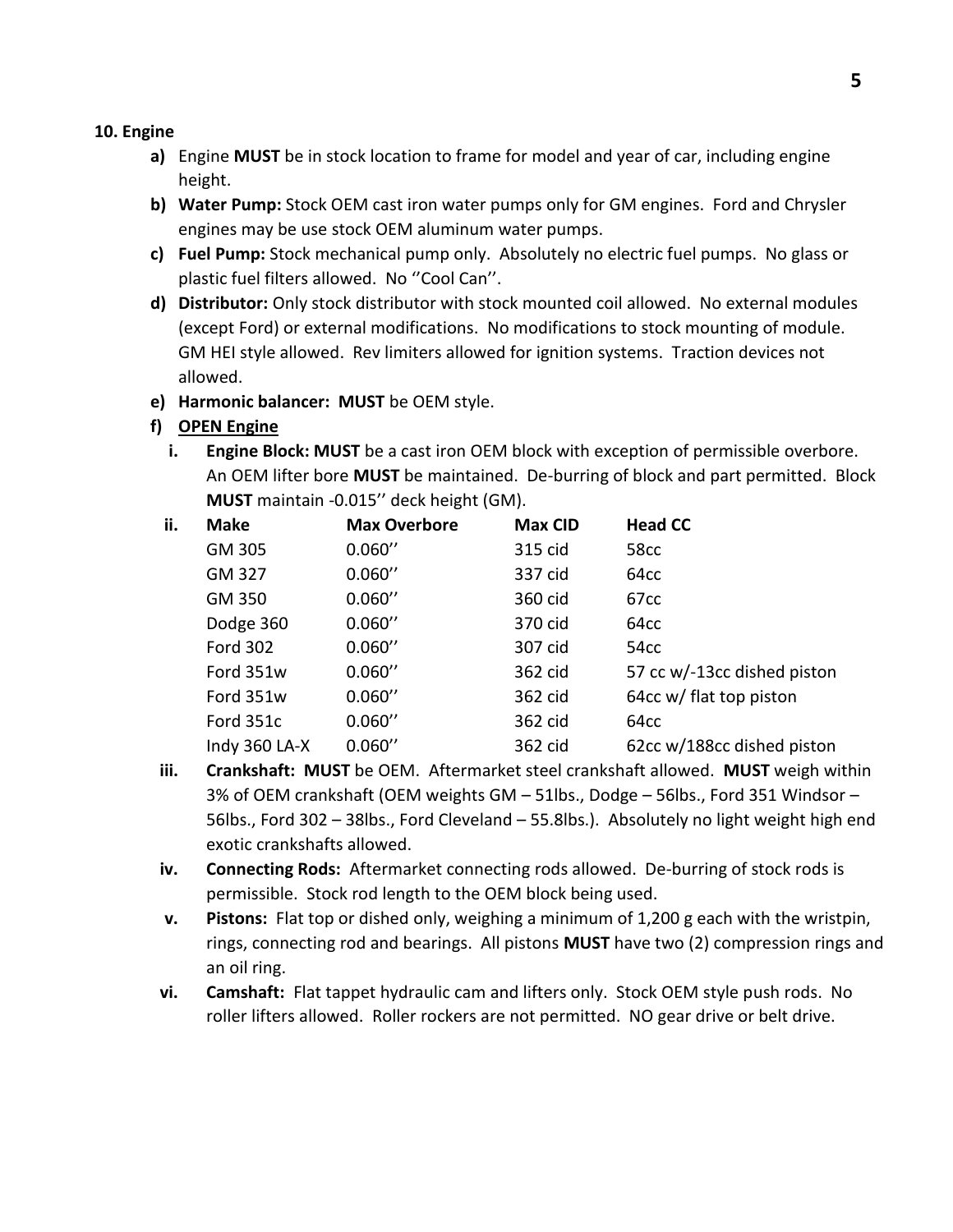- **vii. Cylinder Heads:** Only stock cast iron OEM castings permitted or the following stock replacement heads: **GM** – Dart 10024361 or 10024361A, World Products 043600-S/R (76cc), 04265-S/R, 87 and newer 0427750-S/R (58cc). **Ford** – World Products Windsor JR. 053030 (58cc), **Dodge** – Indy 360-LAX cylinder head allowed. If used, the pistons must have a minimum of an 18CC dish. Absolutely no de-burring, grinding or polishing of intake or exhaust ports permitted. Chevrolet engines are restricted to 1.94'' intake valve diameter and 1 1/2'' exhaust valve diameter. All other engines **MUST** be stock for year and engine model used. Guide plates are permitted. Composition head gaskets of no less than .026'' compressed thickness for Chevrolet only. All other makes are .039''. Early Ford GT – 40 or 4bbl Cleveland not allowed. Non-metallic valve train parts not allowed.
- **viii. Oil Pan:** Any steel oil pan that fits with no modifications to frame is permitted. Oil filter **MUST** be OEM style for block and mount in OEM location.
- **ix. Intake Manifold:** Only stock OEM cast iron 2BBL intakes or Edlebrock RPM Performer dual plane high rise aluminum intake (GM - #7101, Ford 351-W - #7181, Ford 302-W - #7121, Ford 351-C #2750 Performer, Chrysler - #7176) or Weiand Products dual plane high rise aluminum intake (GM – Stealth #8150, Chrysler – Stealth #8022) allowed. No grinding or coating of any kind permitted, internally or externally. No marine intakes.

# **g) Sealed CRATE Engine**

- **i. GM** circle track 350 engine P/N 88958602 or 19258602. Any engine seal, which is altered or tampered with in any way from the original purchase, will be deemed illegal. Rocker AM ratio of 1.5:1 and valve springs must be stock. 0.030 shim under valve spring is allowed.
- **ii. Ford** Blue Print Engine #BP3472CT allowed. Engine must be dyno tested on a local approved engine dyno. A member of the Competition committee must be present to verify complying engine specs. The engine will then be sealed before leaving the dyno facility.
- **iii.** Any engine seal which is altered or tampered with in any way will deem the engine illegal.
- **iv.** All crate engines must be registered; please see General Rules for Crate Engine Registration form.

# **11. Carburetor**

- **a)** Stock OEM production 2 bbl carburetor or Quick Fuel 4412 500 CFM 2 bbl allowed or 4412CT Holley 500 CFM 2 bbl carburetor allowed.
- **b)** If Holley 4412 carburetor is used, Canton Racing Products 85-050 (2 bbl manifold) or 85-060 (4 bbl manifold) adapter must be used.
- **c)** Space between top of manifold and bottom of carburetor including adapter plate and gaskets shall not exceed 1 1/4''.
- **d)** Two (2) throttle return springs are mandatory.
- **e)** Removal of choke parts and changing of jets and power valve is allowed. Accelerator pump cam and nozzles may be changed.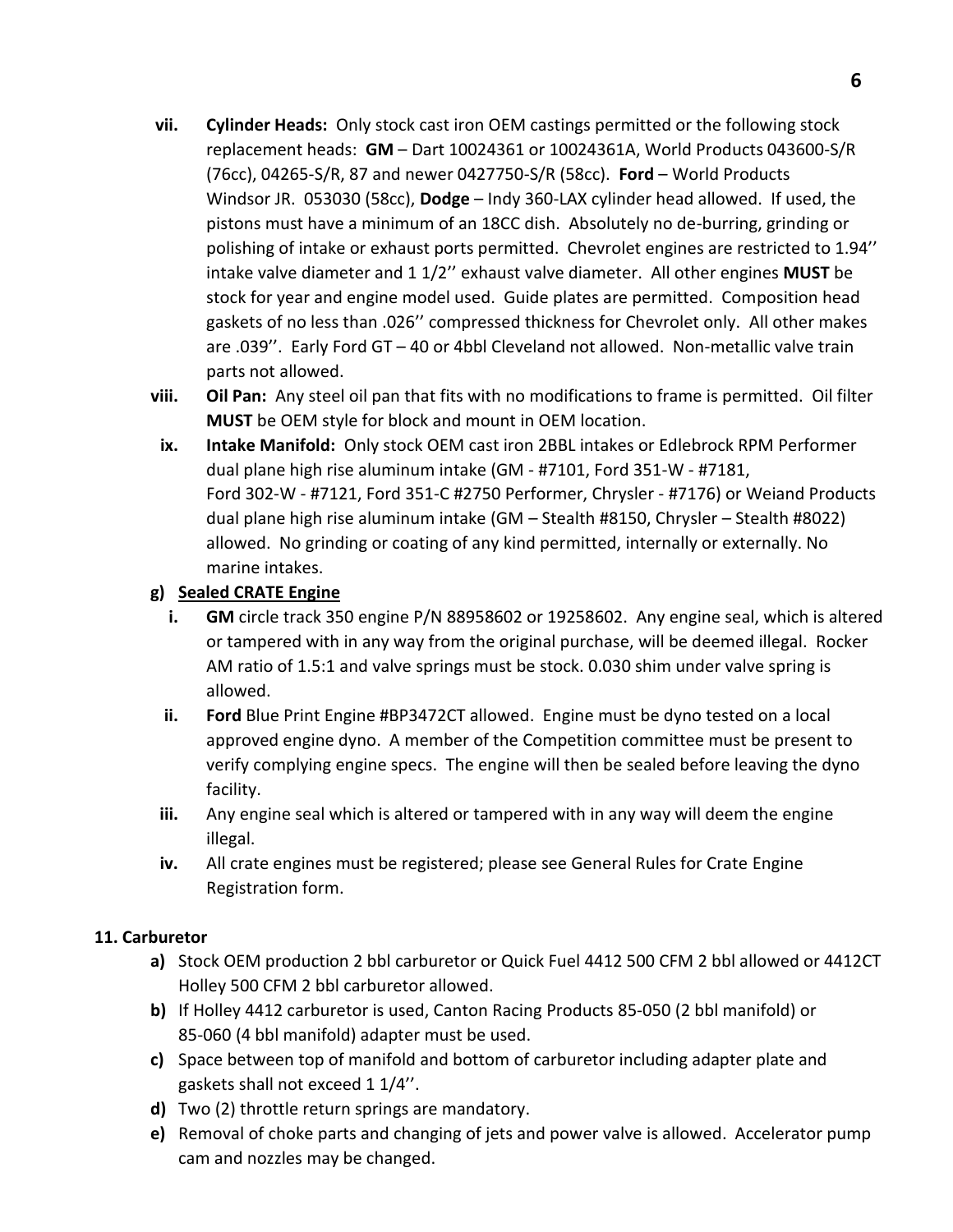- **f)** Metering blocks must be cast only, non-adjustable emulsion holes.
- **g)** No modifications or alterations to main body, throttle shafts or plates.
- **h)** No billet carburetor parts allowed.

# **12. Air Intake**

- **a)** Aftermarket drop type air cleaner base may be used to allow hood closing clearance.
- **b)** Cold air induction is permitted.
- **c) R2CAC1851059 air cleaner base allowed.**
- **d)** K & N sub-stacks not permitted.

# **13. Exhaust**

- **a) Mufflers mandatory** (maximum noise level of 98 decibels).
- **b)** Full length down tube, mid-tube or shorty headers allowed (no cross over headers). Maximum 1 5/8'' OD primary tube.
- **c)** Maximum exhaust pipe size is 2 1/2'' OD from the header collector to the muffler and 2 1/2'' max OD from the muffler to the exit.
- **d)** One connector pipe is allowed, maximum diameter 2 1/2''.
- **e)** Exhaust must exit under car, below and behind driver with the tips pointed downward and slightly toward the centre of the car or exit the body behind the driver's compartment ahead of the rear wheel no more than 12'' above the ground.
- **f)** Cars that fail to meet the maximum noise level will be required to install a spec muffler prior to the next event. Part number to be determined.
- **g)** All cars will be required to run spec mufflers in 2020.

# **14. Cooling System**

- **a) Radiator** may be re-mounted but **MUST** remain in its basic location.
- **b)** Overflow can **mandatory** minimum 1 litre, securely mounted.
- **c)** No coolers of any kind in the driver's compartment.
- **d)** Mechanical or electric fans permitted, **MUST** be plastic.
- **e)** NO ANTIFREEZE! Water wetter allowed.

# **15. Electrical**

- **a) Battery MUST** have **master kill switch.** Switch **MUST** be **centrally** mounted for ease of access by driver and safety crew and must be clearly labelled ON/OFF. **MUST** kill motor and all power.
- **b) AGM batteries REQUIRED.**
- **c)** Battery **MUST** be located outside of the driver's compartment but within the wheelbase of the car. If located in the front or rear firewall, battery **MUST be completely sealed from the driver's compartment** and accessible only from outside the vehicle. Battery fasteners **MUST**  be 1/8'' x 1'' steel strap or 3/8'' rod minimum.
- **d) Starter MUST** be **operational** at all times.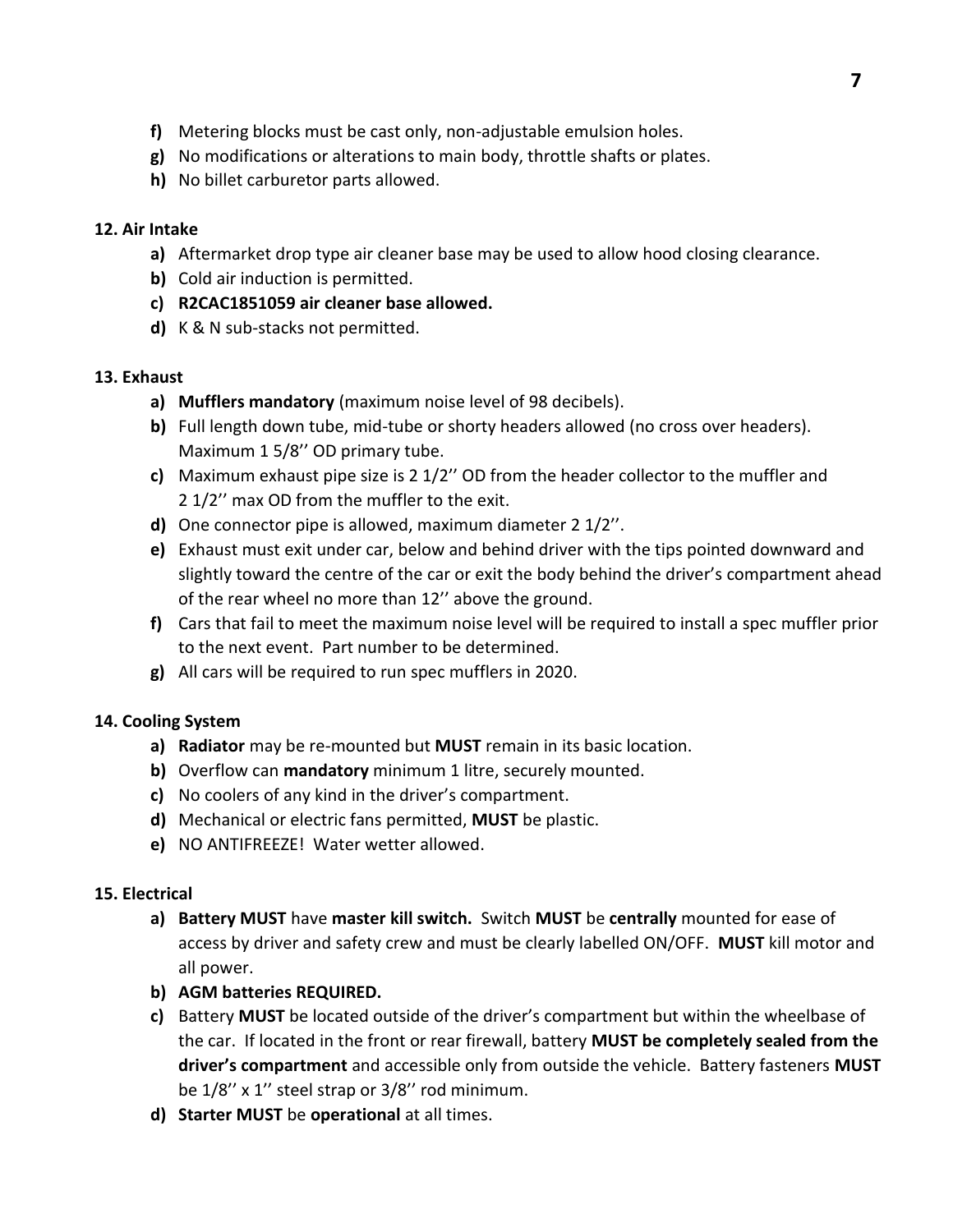### **16. Transmission**

- **a)** Any stock automatic transmission with a working stock torque converter.
- **b)** Any stock manual transmission of five speeds or less.
- **c)** Transmission adapter plates are not permitted.
- **d)** All transmissions **MUST** have all gears working.
- **e)** Stock clutch disc, pressure plate and flywheel. 10'' minimum diameter clutch disc is required. Aluminum clutch parts and aluminum flywheels are not permitted.
- **f)** No lightening of flywheels. Minimum weight 13 lbs.
- **g)** A scatter shield or minimum 1/8'' thick steel plate, 180-degree safety shield mounted over the bell housing bolted on the floor is mandatory for manual transmissions. Aftermarket safety bell housing is recommended.

## **17. Driveshaft**

- **a)** Front and rear driveshaft hoops of 360 degrees mandatory.
- **b)** Front hoop to be within 6'' of front U-joint, 1/4'' x 2'' steel minimum, no further than 3'' away from the driveshaft circumference, bolted to the floor pan with minimum Grade 5, 3/8'' bolts.
- **c)** Rear hoop mounted, behind the driver's seating location to protect the driver in case of a failure. 5/16'' chain may be used.
- **d)** All drive shafts must be painted white.
- **e)** Stock type steel drive shafts only.
- **f)** No lightweight, aluminum, chrome moly or carbon fiber drive shafts allowed.

## **18. Differential**

- **a)** Ford 9'' optional. Suspension mounts in stock location.
- **b)** Floaters allowed.
- **c)** Hardened after-market axles recommended.
- **d)** Only welded spider gears, full spools, mini spools allowed. No posi-traction units, no lockers and no exotic type differentials.

#### **19. Brakes**

- **a)** Brake pedal and mounting point **MUST** be in original factory location for that make model and year of chassis.
- **b)** Brake mechanisms on all four wheels **MUST** be working at all times and are subject to spot checks.
- **c)** Adjustable brake proportioning valve may be used but cannot be accessible from within the car.
- **d)** OEM drilled or slotted rotors allowed.